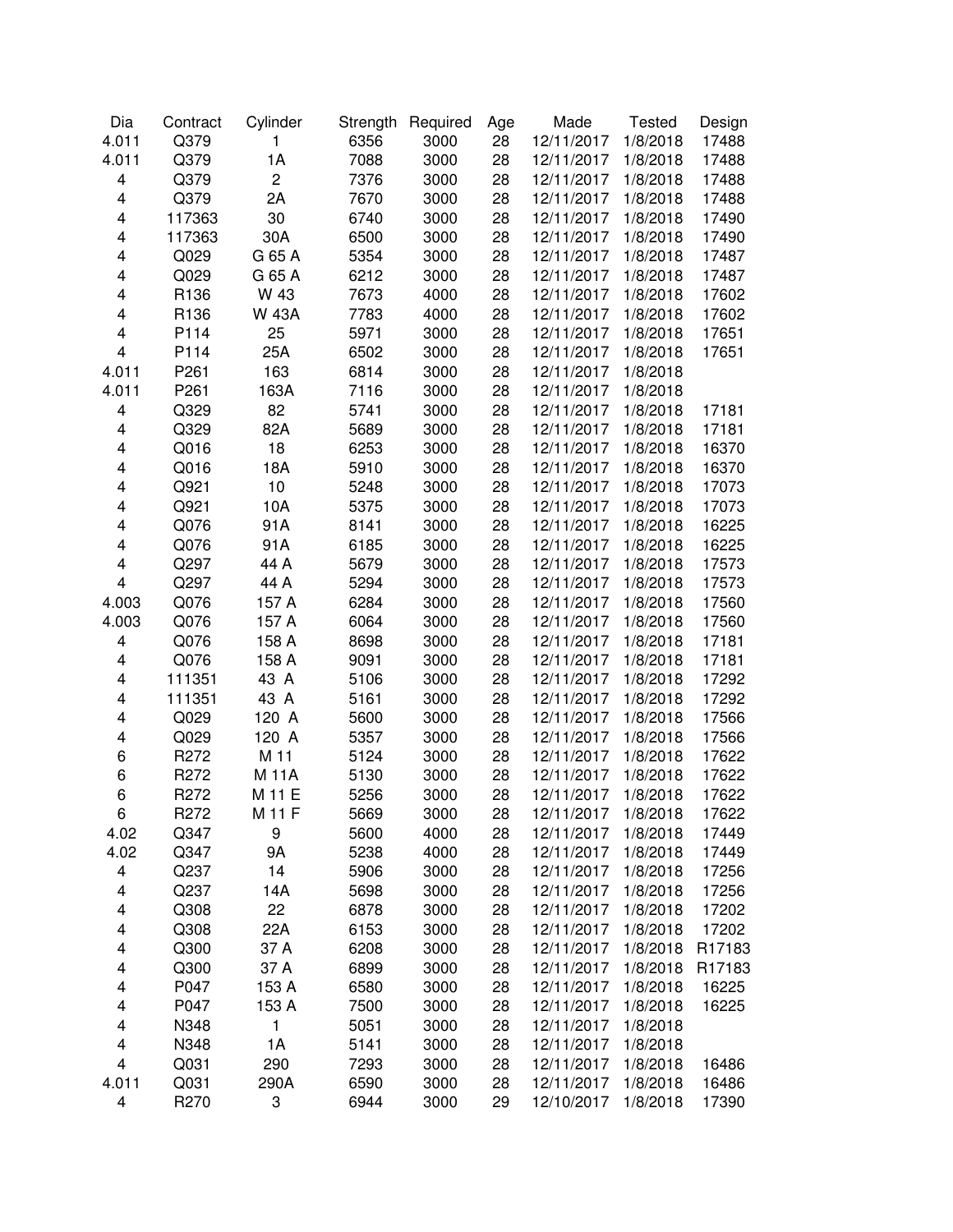| 4                       | R270                     | 3A             | 7408         | 3000         | 29       | 12/10/2017               | 1/8/2018             | 17390          |
|-------------------------|--------------------------|----------------|--------------|--------------|----------|--------------------------|----------------------|----------------|
| 4                       | Q172                     | 17             | 4653         | 3000         | 29       | 12/10/2017               | 1/8/2018             | 16740          |
| 4                       | Q172                     | 17A            | 4510         | 3000         | 29       | 12/10/2017               | 1/8/2018             | 16740          |
| 4                       | Q172                     | 17 AR          | 4885         | 3000         | 29       | 12/10/2017               | 1/8/2018             | 16490          |
| 4                       | Q172                     | 17 AR1         | 5082         | 3000         | 29       | 12/10/2017               | 1/8/2018             | 16490          |
| 4                       | P230                     | <b>130 ARK</b> | 12504        | 10000        | 28       | 12/11/2017               | 1/8/2018             | 15604          |
| 4                       | P230                     | <b>130 ARK</b> | 12804        | 10000        | 28       | 12/11/2017               | 1/8/2018             | 15604          |
| 4                       | Q308                     | IA 22 Z        | 7345         | 3000         | 28       | 12/11/2017               | 1/8/2018             | 17202          |
| 4                       | Q308                     | IA 22 Z        | 7307         | 3000         | 28       | 12/11/2017               | 1/8/2018             | 17202          |
| 4.011                   | R081                     | 9              | 4036         | 3000         | 28       | 12/11/2017               | 1/8/2018             | 17620          |
| 4.011                   | R081                     | 9A             | 5376         | 3000         | 28       | 12/11/2017               | 1/8/2018             | 17620          |
| 4                       | P047                     | 152 A          | 9699         | 3000         | 29       | 12/10/2017               | 1/8/2018             | 16225          |
| $\overline{\mathbf{4}}$ | P047                     | 152 A          | 9819         | 3000         | 29       | 12/10/2017               | 1/8/2018             | 16225          |
| 4                       | Q030                     | 179 A          | 4560         | 3000         | 29       | 12/10/2017               | 1/8/2018             | 16455          |
| $\overline{\mathbf{4}}$ | Q030                     | 179 A          | 4972         | 3000         | 29       | 12/10/2017               | 1/8/2018             | 16455          |
| 4                       | R077                     | 103 A          | 5161         | 3000         | 30       | 12/9/2017                | 1/8/2018             | 17590          |
| 4                       | R077                     | 103 A          | 5228         | 3000         | 30       | 12/9/2017                | 1/8/2018             | 17590          |
| 4                       | P079                     | 239            | 3997         | 3000         | 30       | 12/9/2017                | 1/8/2018             | 16627          |
| $\overline{\mathbf{4}}$ | P079                     | 239A           | 4204         | 3000         | 30       | 12/9/2017                | 1/8/2018             | 16627          |
| 4.011                   | P079                     | 240            | 4136         | 3000         | 28       | 12/11/2017               | 1/8/2018             | 16271          |
| 4.011                   | P079                     | 240A           | 4295         | 3000         | 28       | 12/11/2017               | 1/8/2018             | 16271          |
| 4                       | M950                     | 703            | 5922         | 3000         | 28       | 12/11/2017               | 1/8/2018             | 15519          |
| 4                       | M950                     | 703A           | 5822         | 3000         | 28       | 12/11/2017               | 1/8/2018             | 15519          |
| 4                       | R167                     | 5              | 4863         | 3000         | 28       | 12/11/2017               | 1/8/2018             | 17687          |
| 4                       | R167                     | 5A             | 5211         | 3000         | 28       | 12/11/2017               | 1/8/2018             | 17687          |
| 4                       | Q374                     | 9              | 7472         | 3000         | 28       | 12/11/2017               | 1/8/2018             | 17584          |
| 4                       | Q374                     | 9A             | 7472         | 3000         | 28       | 12/11/2017               | 1/8/2018             | 17584          |
| 4                       | M950                     | 700            | 5225         | 3000         | 28       | 12/11/2017               | 1/8/2018             | 15521          |
| 4                       | M950                     | 700A           | 5308         | 3000         | 28       | 12/11/2017               | 1/8/2018             | 15521          |
| 4                       | Q037                     | 49A            | 5091         | 3000         | 28       | 12/11/2017               | 1/8/2018             | 17520          |
| 4                       | Q037                     | 49A            | 5643         | 3000         | 28       | 12/11/2017               | 1/8/2018             | 17520          |
| 4                       | P047                     | 151A           | 9387         | 3000         | 30       | 12/11/2017               | 1/8/2018             | 16225          |
| $\overline{\mathbf{4}}$ | P047                     | 151A           | 10138        | 3000         | 30       | 12/11/2017               | 1/8/2018             | 16225          |
| 4.011                   | R149                     | 1              | 5449         | 3000         | 28       | 12/12/2017               | 1/9/2018             | 16440          |
| 4.011                   | R149                     | 1A             | 5258         | 3000         | 28       | 12/12/2017               | 1/9/2018             | 16440          |
| $\overline{\mathbf{4}}$ | R149                     | 2              | 6287         | 3000         | 28       | 12/12/2017               | 1/9/2018             | 16440          |
|                         |                          |                |              |              |          | 12/12/2017               |                      | 16440          |
| 4<br>4                  | R <sub>149</sub><br>J363 | 2Α<br>4        | 6396<br>5667 | 3000<br>3000 | 28<br>28 | 12/12/2017               | 1/9/2018<br>1/9/2018 | 17643          |
| 4                       | J363                     | 4A             | 5890         | 3000         | 28       | 12/12/2017               | 1/9/2018             | 17643          |
| 4                       | Q340                     | 8              | 4921         | 3000         | 28       | 12/12/2017               | 1/9/2018             |                |
| 4                       | Q340                     | 8A             | 5096         | 3000         | 28       | 12/12/2017               | 1/9/2018             | 15524<br>15524 |
|                         | R044                     | 15             | 7120         | 3000         | 28       |                          |                      | 16096          |
| 4                       | R044                     |                |              |              |          | 12/12/2017               | 1/9/2018<br>1/9/2018 | 16096          |
| 4                       | Q076                     | 15A<br>92 A    | 7314<br>5006 | 3000<br>3000 | 28       | 12/12/2017<br>12/12/2017 | 1/9/2018             |                |
| 4<br>4                  |                          | 92 A           |              | 3000         | 28<br>28 |                          |                      | 162225         |
| 3.993                   | Q076                     | 120 A          | 7659         |              | 28       | 12/12/2017<br>12/12/2017 | 1/9/2018<br>1/9/2018 | 162225         |
|                         | Q029                     |                | 5642         | 4000<br>4000 |          |                          |                      | 17568          |
| 3.993                   | Q029                     | 120 A          | 5720         |              | 28       | 12/12/2017               | 1/9/2018             | 17568          |
| 4                       | Q030                     | 180 A          | 5413         | 3000         | 28       | 12/12/2017               | 1/9/2018             | 16455          |
| 4                       | Q030                     | 180 A          | 5292         | 3000         | 28       | 12/12/2017               | 1/9/2018             | 16455          |
| 4                       | Q015                     | 271 A          | 5136         | 3000         | 28       | 12/12/2017               | 1/9/2018             | 17590          |
| 4                       | Q015                     | 271 A          | 4820         | 3000         | 28       | 12/12/2017               | 1/9/2018             | 17590          |
| 4                       | Q031                     | 291            | 9283         | 3000         | 28       | 12/12/2017               | 1/9/2018             | 16486          |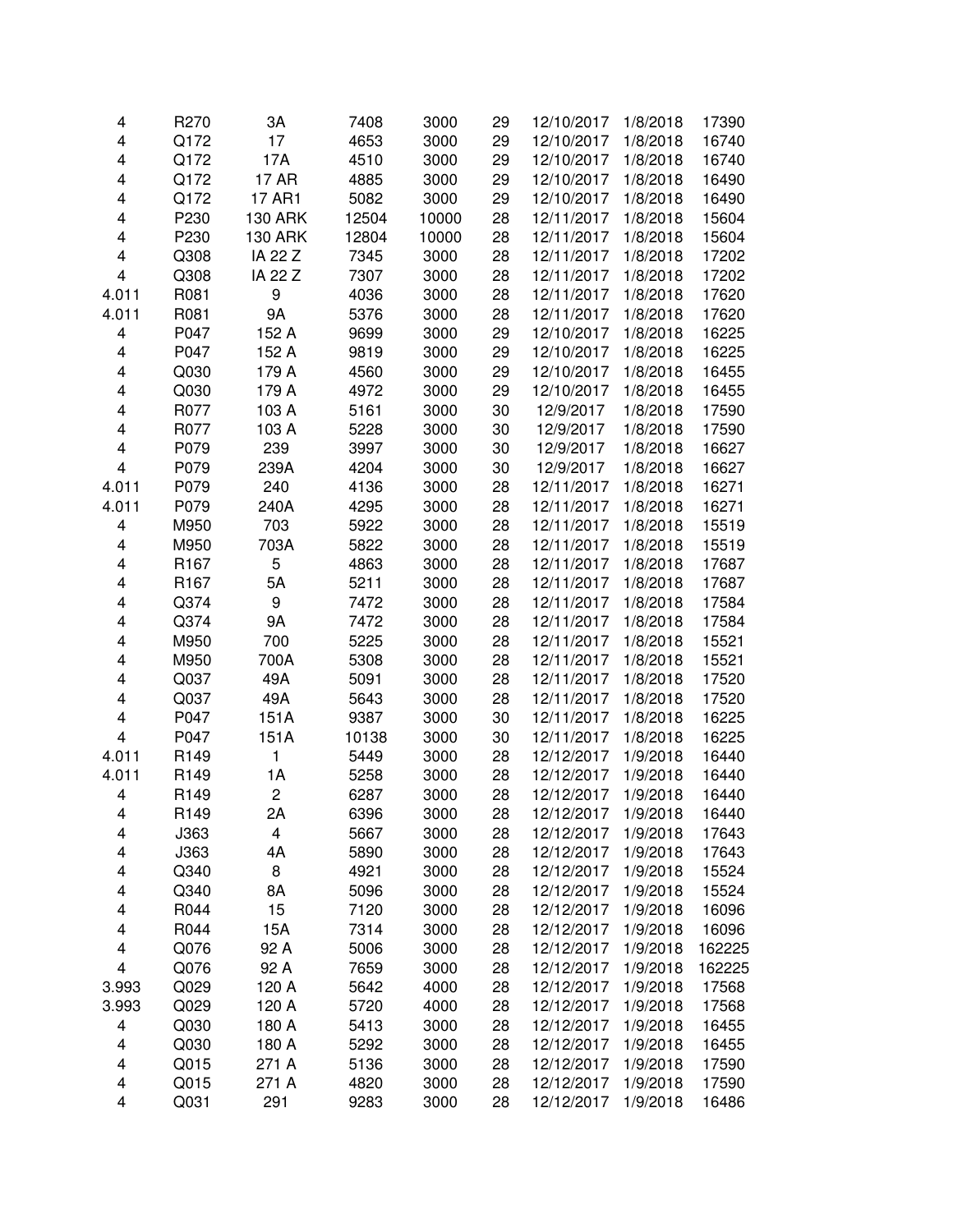| 4                       | Q031             | 291 A        | 9167  | 3000 | 28 | 12/12/2017           | 1/9/2018  | 16486 |
|-------------------------|------------------|--------------|-------|------|----|----------------------|-----------|-------|
| 4.011                   | M950             | 702          | 7183  | 3000 | 28 | 12/12/2017           | 1/9/2018  | 15521 |
| 4.011                   | M950             | 702A         | 6672  | 3000 | 28 | 12/12/2017           | 1/9/2018  | 15521 |
| 4                       | M950             | 701          | 5800  | 3000 | 28 | 12/12/2017           | 1/9/2018  | 15520 |
| 4                       | M950             | 701A         | 6083  | 3000 | 28 | 12/12/2017           | 1/9/2018  | 15520 |
| 6                       | R272             | M 12         | 6239  | 3000 | 28 | 12/12/2017           | 1/9/2018  | 17622 |
| 6                       | R272             | M 12A        | 6312  | 3000 | 28 | 12/12/2017           | 1/9/2018  | 17622 |
| 4.011                   | P230             | 748          | 6333  | 3000 | 28 | 12/12/2017           | 1/9/2018  | 17279 |
| 4.011                   | P230             | 748A         | 5996  | 3000 | 28 | 12/12/2017           | 1/9/2018  | 17279 |
| 4                       | P230             | 749          | 5939  | 3000 | 28 | 12/12/2017           | 1/9/2018  | 17279 |
| $\overline{\mathbf{4}}$ | P230             | 749A         | 6327  | 3000 | 28 | 12/12/2017           | 1/9/2018  | 17279 |
| $\overline{\mathbf{4}}$ | P230             | 750          | 6045  | 3000 | 28 | 12/12/2017           | 1/9/2018  | 17279 |
| $\overline{\mathbf{4}}$ | P230             | 750A         | 5828  | 3000 | 28 | 12/12/2017           | 1/9/2018  | 17279 |
| 4.001                   | R <sub>250</sub> | $\mathbf{1}$ | 7353  | 3000 | 28 | 12/13/2017 1/10/2018 |           | 14365 |
| 4.001                   | R <sub>250</sub> | 1A           | 6556  | 3000 | 28 | 12/13/2017 1/10/2018 |           | 14365 |
| 4                       | Q900             | 8 ARK        | 14655 | 9000 | 28 | 12/13/2017 1/10/2018 |           | 17253 |
| 4                       | Q900             | 8 ARK        | 13087 | 9000 | 28 | 12/13/2017 1/10/2018 |           | 17253 |
| 4                       | Q340             | 9            | 4750  | 3000 | 28 | 12/13/2017           | 1/10/2018 | 15524 |
| 4                       | Q340             | 9A           | 4677  | 3000 | 28 | 12/13/2017           | 1/10/2018 | 15524 |
| 4                       | Q149             | 12           | 6767  | 3000 | 28 | 12/13/2017           | 1/10/2018 | 16490 |
| 4                       | Q149             | 12A          | 6774  | 3000 | 28 | 12/13/2017           | 1/10/2018 | 16490 |
| 4                       | Q301             | 15           | 6968  | 3000 | 28 | 12/13/2017           | 1/10/2018 | 17132 |
| 4                       | Q301             | 15A          | 6978  | 3000 | 28 | 12/13/2017           | 1/10/2018 | 17132 |
| 4                       | 123299           | 18           | 6683  | 3000 | 28 | 12/13/2017           | 1/10/2018 | 17587 |
| 4                       | 123299           | 18A          | 6935  | 3000 | 28 | 12/13/2017           | 1/10/2018 | 17587 |
| 4                       | P114             | 26           | 5536  | 3000 | 28 | 12/13/2017           | 1/10/2018 | 17651 |
| 4                       | P114             | 26A          | 5174  | 3000 | 28 | 12/13/2017 1/10/2018 |           | 17651 |
| 4.016                   | Q213             | 29           | 6262  | 3000 | 28 | 12/13/2017           | 1/10/2018 | 17421 |
| 4.016                   | Q213             | 29A          | 6495  | 3000 | 28 | 12/13/2017 1/10/2018 |           | 17421 |
| 4                       | 117363           | 31           | 7075  | 3000 | 28 | 12/13/2017 1/10/2018 |           | 17490 |
| 4                       | 117363           | 31A          | 7187  | 3000 | 28 | 12/13/2017 1/10/2018 |           | 17490 |
| 4                       | Q380             | 33           | 7959  | 3000 | 28 | 12/13/2017 1/10/2018 |           | 17241 |
| 4                       | Q380             | 33A          | 8292  | 3000 | 28 | 12/13/2017 1/10/2018 |           | 17241 |
| 4                       | Q029             | G 66 A       | 4753  | 3000 | 28 | 12/13/2017 1/10/2018 |           | 17487 |
| 4                       | Q029             | G 66 A       | 5644  | 3000 | 28 | 12/13/2017           | 1/10/2018 | 17487 |
| 4                       | N383             | 79           | 5668  | 3000 | 28 | 12/13/2017 1/10/2018 |           | 16667 |
| 4                       | N383             | 79A          | 5621  | 3000 | 28 | 12/13/2017           | 1/10/2018 | 16667 |
| 4                       | P422             | 129          | 5420  | 3000 | 28 | 12/13/2017           | 1/10/2018 | 16086 |
| 4                       | P422             | 129A         | 5269  | 3000 | 28 | 12/13/2017           | 1/10/2018 | 16086 |
| 4.011                   | P047             | 154 A        | 5953  | 3000 | 28 | 12/13/2017           | 1/10/2018 | 16225 |
| 4.011                   | P047             | 154 A        | 6576  | 3000 | 28 | 12/13/2017           | 1/10/2018 | 16225 |
| 4                       | Q030             | 181          | 6307  | 3000 | 28 | 12/13/2017 1/10/2018 |           | 16455 |
| 4                       | Q030             | 181A         | 5675  | 3000 | 28 | 12/13/2017 1/10/2018 |           | 16455 |
| 4                       | P079             | 241          | 5050  | 3000 | 28 | 12/13/2017 1/10/2018 |           | 16627 |
| 4                       | P079             | 241A         | 5030  | 3000 | 28 | 12/13/2017 1/10/2018 |           | 16627 |
| 4                       | Q031             | 292          | 6713  | 3000 | 28 | 12/13/2017 1/10/2018 |           | 16486 |
| 4                       | Q031             | 292A         | 7023  | 3000 | 28 | 12/13/2017 1/10/2018 |           | 16486 |
| 4                       | Q031             | 293          | 8011  | 3000 | 28 | 12/13/2017 1/10/2018 |           | 16486 |
| 4                       | Q031             | 293A         | 7708  | 3000 | 28 | 12/13/2017 1/10/2018 |           | 16486 |
| 4                       | Q031             | 294          | 7745  | 3000 | 28 | 12/13/2017 1/10/2018 |           | 16486 |
| 4                       | Q031             | 294A         | 7987  | 3000 | 28 | 12/13/2017 1/10/2018 |           |       |
|                         |                  | 704          |       |      |    |                      |           | 16486 |
| 4.003                   | M950             |              | 6843  | 3000 | 28 | 12/13/2017 1/10/2018 |           | 15521 |